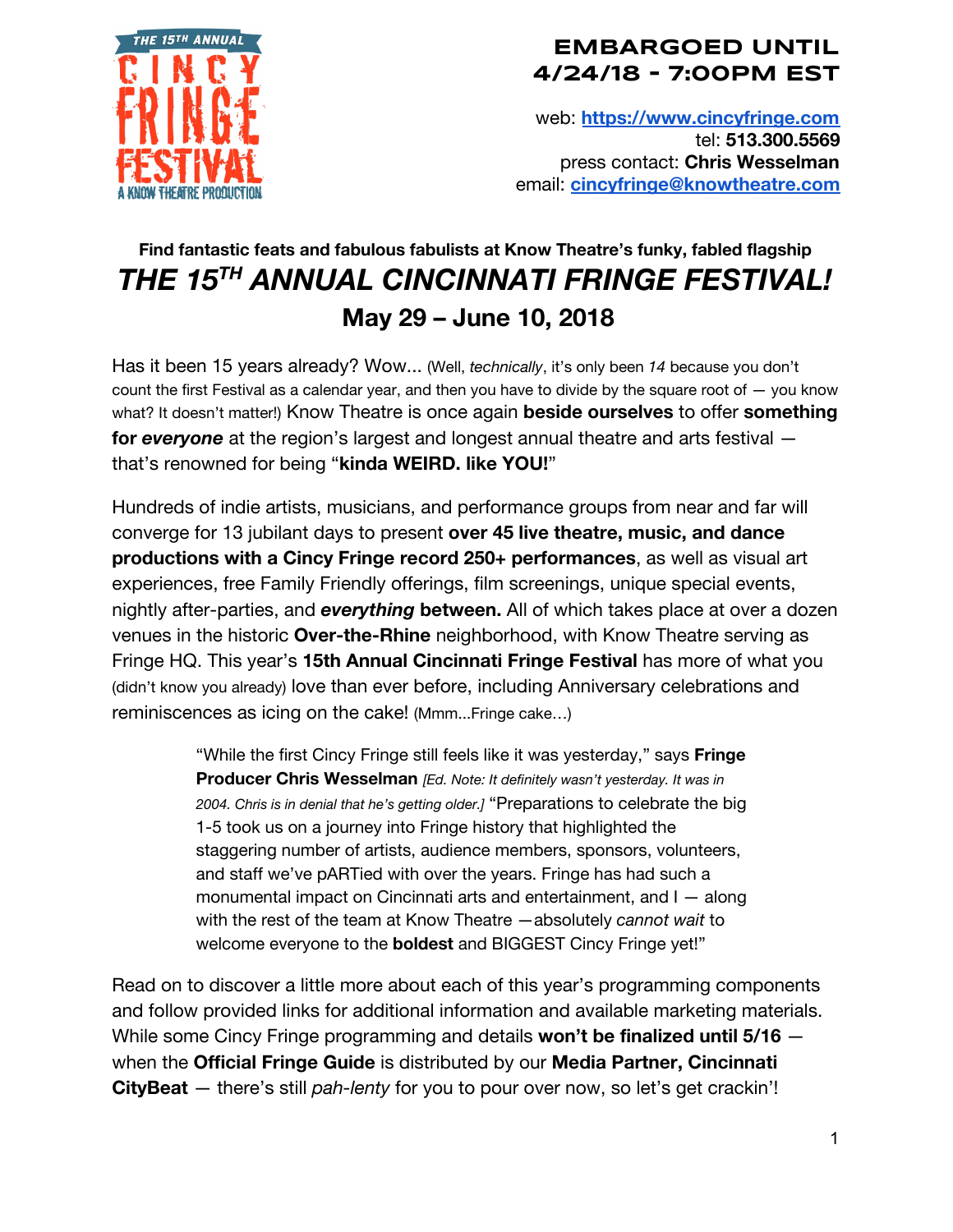

web: **[https://www.cincyfringe.com](https://www.cincyfringe.com/)** tel: **513.300.5569** press contact: **Chris Wesselman** email: **[cincyfringe@knowtheatre.com](mailto:cincyfringe@knowtheatre.com)**

### **PRIMARY LINEUP**

35 productions by artists and performance groups from near and far create this core component of Cincy Fringe programming, **accounting for over 200 of this year's record 250+ performances.** Curated by over 40 of Cincinnati's most passionate theatre professionals, journalists, and educators — along with some historical Fringe folk — the Primary Lineup features a **gobsmacking variety of genres, styles, subject matters, and skill sets**, ensuring that anyone and everyone  $-$  including families  $-$  can find their perfect cup of tea.

These are also the productions that vie for one of our **6 Pick of the Fringe Awards**, which grant recipients an additional **Encore performance** on the final day of Fringe **(6/10)!**

**OF SPECIAL NOTE:** This year we've increased the number of performances assigned to shows in venues under 60 seats, meaning there are **more chances to see everything** you want and an increased number of paths to See-It-All!

> *For more information on this year's Primary Lineup, including complete production information and associated marketing materials, please visit <https://tinyurl.com/2018-Primary-Lineup>*

### **FRINGE NEXT**

For the past 8 Festivals, Cincy Fringe has offered slots to local high school-aged artists to create, direct, design, perform in, produce, and otherwise **entirely control their very own productions**. Technically part of the Primary Lineup, we think these up-and-comers deserve special recognition and encouragement; they are the **voices of the future,** after all!

> *For more information on this year's Fringe Next programming, including complete production information and associates marketing materials, please visit <https://tinyurl.com/2018-Fringe-Next>*

# **FRINGE DEVELOPMENT**

From workshops of brand new productions to artist-led Master Classes, Fringe Development is all about using the critical mass of creativity at the Festival to fuel the growth and evolution of shows and individuals.

**OF SPECIAL NOTE:** This year we're helping a group of students from CCM (led by Richard Hess) prepare for **a trip to the 2018 Edinburgh Fringe Festival in Scotland,** the mother of all Fringes!

*For more information on this year's Fringe Development programming, including complete production and class information, and associates marketing materials, please visit <https://tinyurl.com/2018-Fringe-Development>*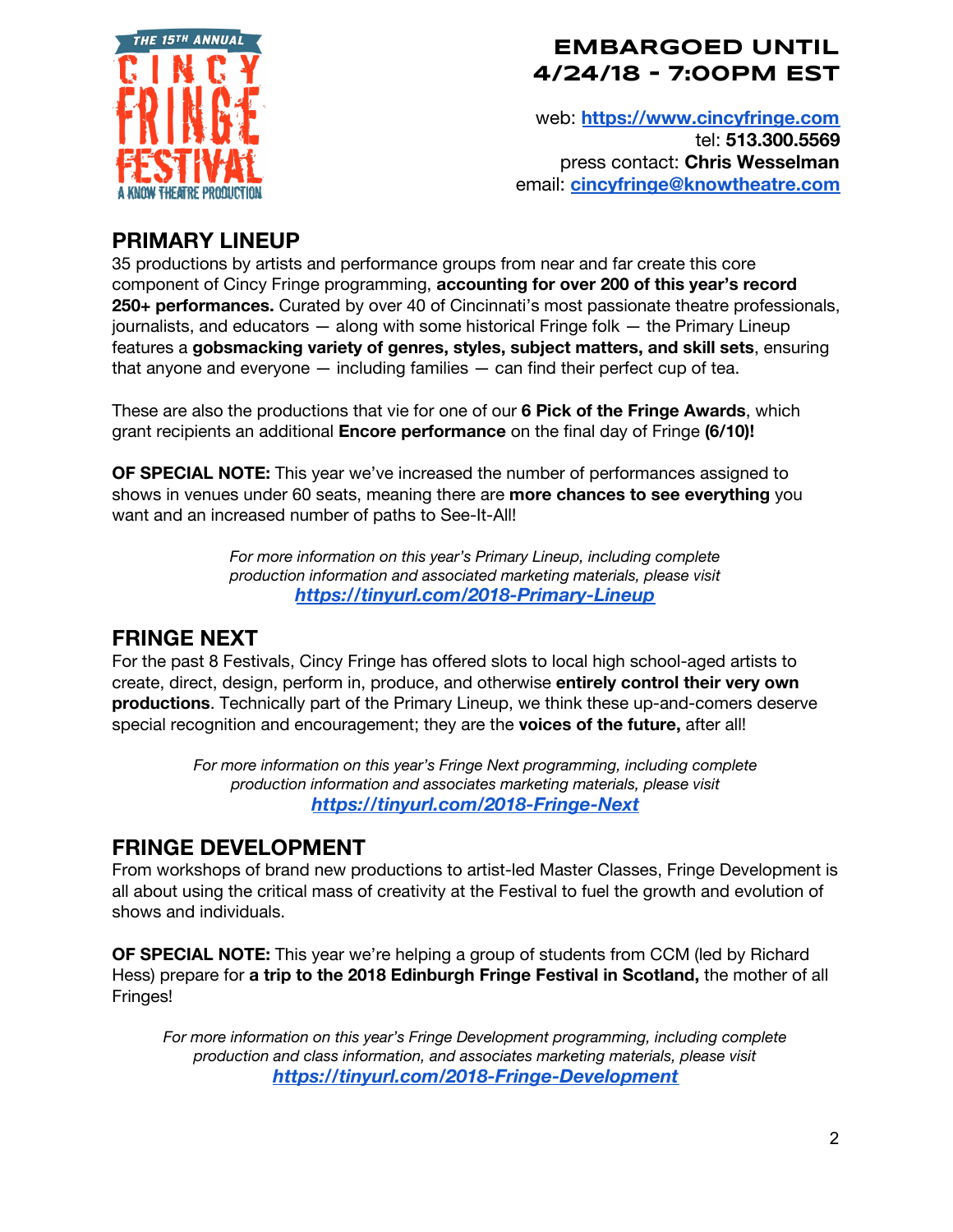

web: **[https://www.cincyfringe.com](https://www.cincyfringe.com/)** tel: **513.300.5569** press contact: **Chris Wesselman** email: **[cincyfringe@knowtheatre.com](mailto:cincyfringe@knowtheatre.com)**

## **VISUAL FRINGE**

Fringe isn't just about live performance, it's about ALL artistic endeavors, including visual art. From galleries to interactive installations, from painting to photography, **Visual Fringe is a feast for the eyes** across all corners of the Festival!

> *For more information on this year's Visual Fringe programming and associated marketing materials, please visit <https://tinyurl.com/2018-Visual-Fringe>*

# **FILM FRINGE**

From 2005-2012 Cincy Fringe included film offerings to celebrate the "kinda WEIRD" in the world of celluloid, and **this year it's back!** We're presenting **5 nights of original, independent programming** (shorts and feature-lengths), all thanks to an amazing partnership with Main Street's award-winning **Mini Microcinema!**

**OF SPECIAL NOTE:** Film Fringe includes the **world premiere** of a new feature-length work from Cincy Fringe favorite **Kevin Thornton!**

> *For more information on Film Fringe programming, Mini Microcinema, and associated marketing materials, please visit <https://tinyurl.com/2018-Film-Fringe>*

# **FAMILY FRIENDLY FRINGE**

While we pride the wide variety of offerings at the Festival for containing **something for everyone**, including Family Friendly productions in our Primary Lineup, we want to ensure that plentiful opportunities exist for parents and children to Fringe with us, so this year we have **special, free offerings** that give families a chance to get kinda weird, too!

> *For more information on Family Friendly Fringe and associated marketing materials, please visit <https://tinyurl.com/2018-Family-Fringe>*

# **FRINGE ON THE STREETS**

In 2017, Cincy Fringe teamed up with **Art on the Streets** to encourage any and all artists to take their creativity out of our venues and straight to the general public by street performing and busking during the Festival. Our partnership continues this year to help **bathe Cincinnati in** *even more* **arts and entertainment** during Fringe.

> *For more information on Fringe on the Streets, along with details on how artists can participate, please visit <https://tinyurl.com/Fringe-On-The-Streets>*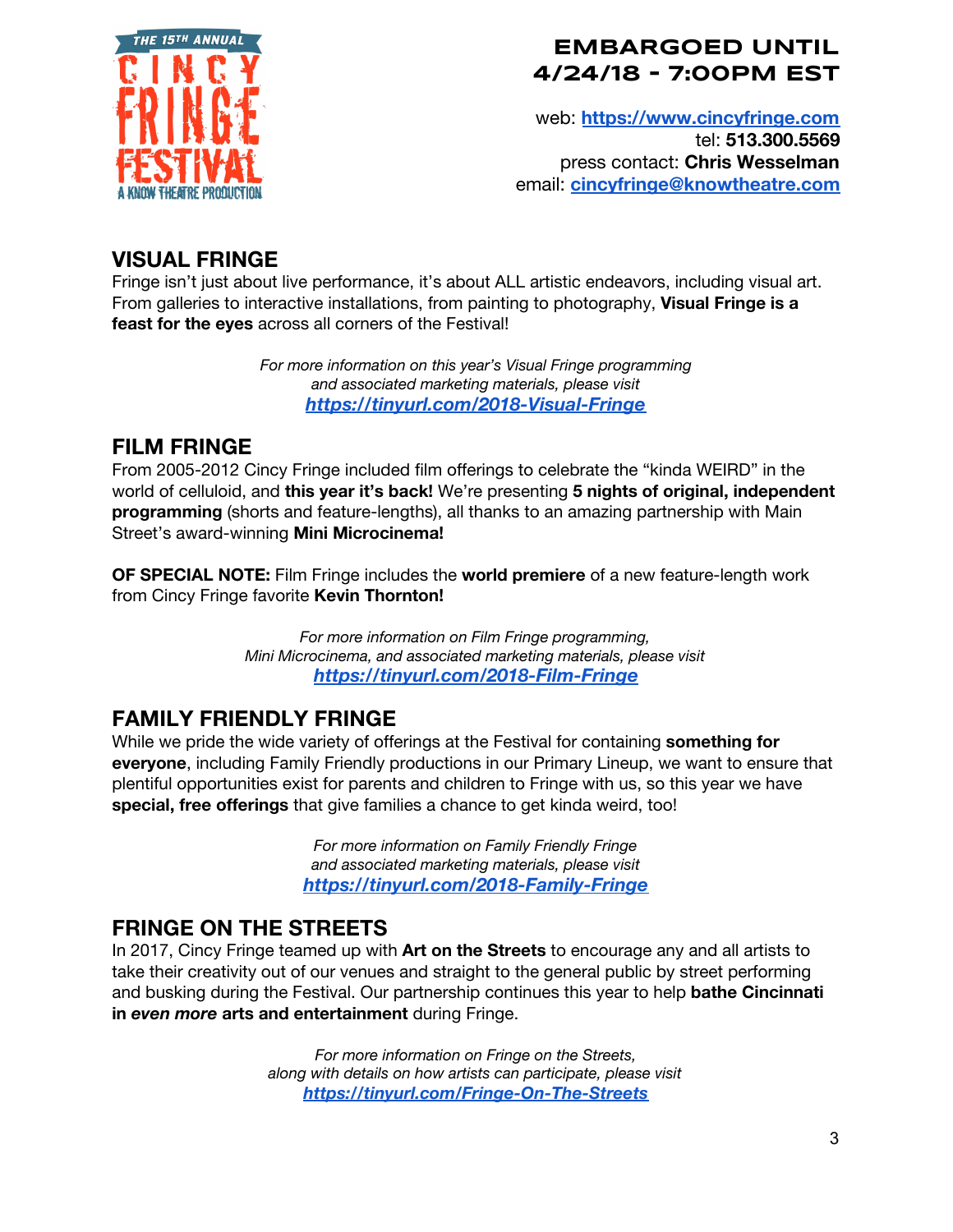

web: **[https://www.cincyfringe.com](https://www.cincyfringe.com/)** tel: **513.300.5569** press contact: **Chris Wesselman** email: **[cincyfringe@knowtheatre.com](mailto:cincyfringe@knowtheatre.com)**

# **SPECIAL EVENTS**

Paint with Vincent Van Gogh, get surrounded by sound in a giant inflatable igloo, re-live a Fringe favorite from the past, **AND MORE** with our lineup of Special Event presentations that round out performance offerings and finally break you, causing puzzled exclamations like, **"OMG, HOW AM I SUPPOSED TO SEE** *EVERYTHING* **AT FRINGE IN JUST 13 DAYS?!"**

> *For more information on this year's Special Event programming and associated marketing materials, please visit <https://tinyurl.com/2018-Fringe-Special-Events>*

# **FRINGE BAR SERIES**

As if it all wasn't enough, after shows are over each night **we invite everyone back to Fringe HQ** (Know Theatre) to wet their whistle, converse about experiences, and otherwise continue the merriment at our **Fringe Bar Series.** Featuring special themes, events, and concerts, **the party keeps rolling until 1am every single evening!**

**OF SPECIAL NOTE:** Fringe Bar Series involves **more local bands and musicians this year than ever before**! Heck YEAH, live music belongs at Fringe!

> *For more information on this year's Fringe Bar Series programming and associated marketing materials, please visit <https://tinyurl.com/2018-Bar-Series>*

# **TICKETING and BOX OFFICE INFORMATION**

Cincy Fringe shares **50% of all box office revenue with individual productions**, meaning your attendance supports not only the Festival and Know Theatre but hundreds of independent artists, as well!

**Ticket and Pass sales/reservations are now live at [www.cincyfringe.com](http://www.cincyfringe.com/)** or by calling the Know Theatre Box Office at **513-300-5669**. The Know Theatre/Fringe Box Office is open between the hours of **11:00am and 6:00pm, Monday-Friday** during regular operations **(until 5/28/18)** and **11:00am to 9:30pm everyday** during the Festival **(5/29-6/10)**.

Ticket and pass purchases, along with pass reservations, can also be made at individual venues during Fringe starting 30 minutes prior to showtimes, **but we STRONGLY recommend purchasing/reserving in advance** to avoid the painful sting of regret that comes with sellouts, which are common at Fringe, especially in smaller venues.

*See the following page for details on all admission options.*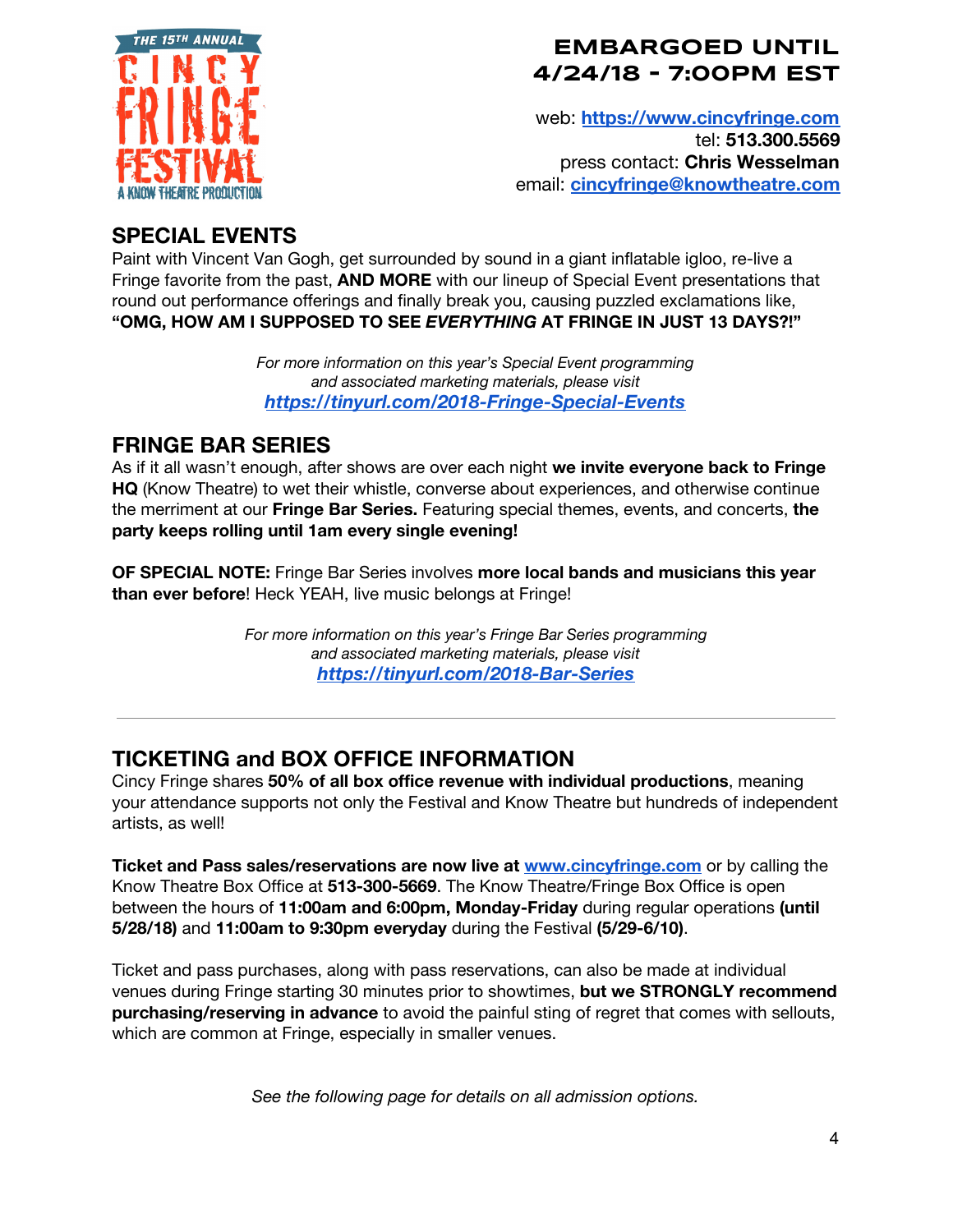

web: **[https://www.cincyfringe.com](https://www.cincyfringe.com/)** tel: **513.300.5569** press contact: **Chris Wesselman** email: **[cincyfringe@knowtheatre.com](mailto:cincyfringe@knowtheatre.com)**

#### **Single Tickets (\$15)**

Single tickets are \$15 and are good for (surprise!) single admission to a single performance.

#### **Full Frontal All-Access Pass (\$250)**

Want to take in **as much Fringe as humanly possible?** The Full Frontal All-Access Pass gives a patron the ability to **reserve a single ticket for 99.63%\* of all productions at the Festival**. After 17 shows, you're basically seeing things for free!

Full Frontal Passholders also receive **sweet perks**, like discounts on Fringe swag and artist price drinks at the Fringe HQ bar. Plus, they get to vote for their **very own Pick of the Fringe award!**

\**Certain Special Events and all Encore performances have unique ticket prices or passes.*

#### **Voyeur Pass (\$75)**

The Voyeur is a **6-tickets-for-the-price-of-5 flex pass that can be used in any combination of patrons and performances**, and also allows advanced reservations or walk-up admission\* (don't dooo iiit...reserve in advance!) Voyeur Passes are great for groups, or if you can only commit to seeing *a lot* of shows but not ALL OF THEM.

\**Certain Special Events and all Encore performances have unique ticket prices or passes.*

#### **Encore Pass (\$75)**

New this year and only available for purchase during the Festival, the Encore Pass is good only for the 6 Encore performances on **6/10**. Purchase of this pass **automatically reserves patrons a single ticket to each of the 6 Encore performances,** for the price of 5 tickets.

Patrons are not permitted to move, combine, or otherwise reallocate tickets. Other than Single Ticket purchases (beginning the evening of **6/9**), the Encore Pass is the only way to guarantee seats at Encore performances.

#### **Free Walk-Up Tickets for Volunteers**

If you're tight on cash but still want to Fringe, Volunteer at the Festival! By donating your time to help us run this behemoth of an event, you get **free tickets good for walk-up admission to shows!** For more info on volunteering, visit INSERT WEB ADDRESS CHRIS.

#### **For more information on tickets and passes, or to make a purchase, visit [https://www.cincyfringe.com](https://www.cincyfringe.com/)!**